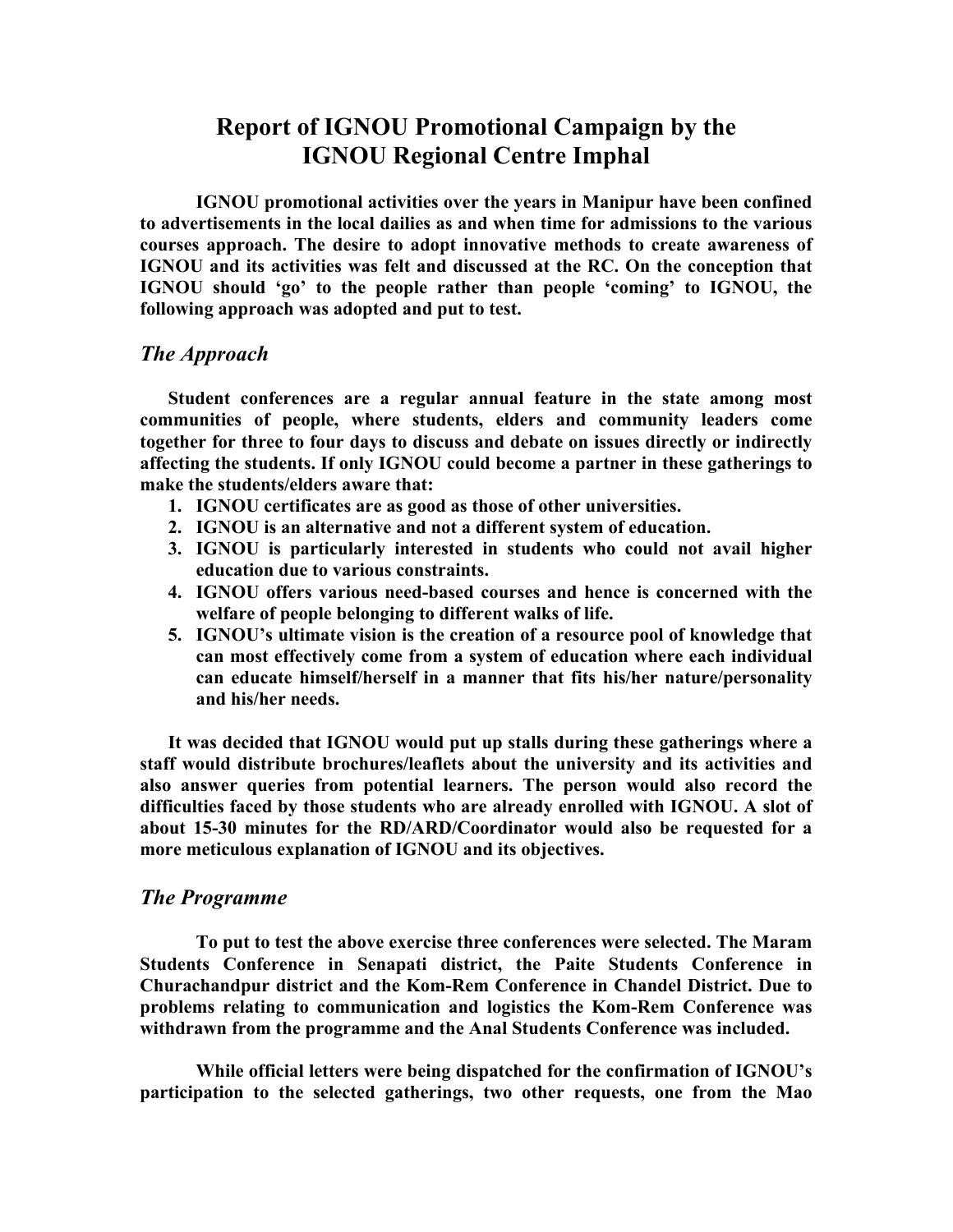**Students Union and the other from the Moyon Students Golden Jubilee Committee, came to the RC for showcasing IGNOU in their gatherings. Due to logistical problems the Mao Students Conference could not be included as the conference was scheduled for 28 December 2006. The RC was more than glad to take part in the Moyon Students Golden Jubilee celebration where IGNOU became a major highlight of the programme.** 

**The Maram Students Conference held from 6-9 January 2007 was attended by approximately 1500 students/elders of the community. An IGNOU Information stall was put up with one of our senior students as stall I/C. In the three-day programme, IGNOU was able to distribute 1500 copies of information brochures. The ARD was also given an hour to talk on IGNOU and its activities.** 

**The Anal Students Conference (23-25 January 2007) had about 700 participants. While we had entrusted the Principal of the United College, Chandel (where we will be opening a Study Centre shortly) to speak on behalf of IGNOU, he was unable to do so. One of our B.Ed. students, however, was able to distribute the information brochures and clarify doubts and inform the gathering about the University.** 

**The Moyon Students Golden Jubilee celebration (26-29 January 2007) had the presence of IGNOU felt with the ARD given the chance to speak about the University. The 1000 odd participants also were given the information brochures and a number of questions were answered. The authorities of the place has requested the ARD of the possibility of opening a Centre/Sub Centre in the region.** 

 **Due to poor communication, photos of these two gatherings are yet to be received by the RC. However, a few copies were taken from a mobile camera.** 

**The Paite Students Conference saw some 1500 participants. The Coordinator of Study Centre (1702), Churachandpur, Dr. Rosiem Pudaite spoke on the occasion and his staff distributed the brochures. It may be noted that SC 1702 has seen a consistently growing trend of enrolment and it is hoped that this showcasing of IGNOU will create better awareness and motivate many more students to acquire the benefits of the IGNOU educational system.** 

**In these conferences, IGNOU was able to reach out to nearly 5000 potential learners. It is our hope that those who attended the conference and were made to see the activities of the University in a different light will pass on IGNOU's message to others. In fact, it may be said that the presence of IGNOU in these gatherings has had an impact in other places.** 

**Our SC 1706 (Don Bosco College, Maram) requested the RC, if a workshop on IGNOU could be conducted at the Centre. The proposal was instantly approved by the Honourable Vice Chancellor through the Asstt. Director (NEP). The two-day workshop was unique in a sense that it was attended not only by the students but also by members from the Security Forces and of a Task Force of the Border Roads**